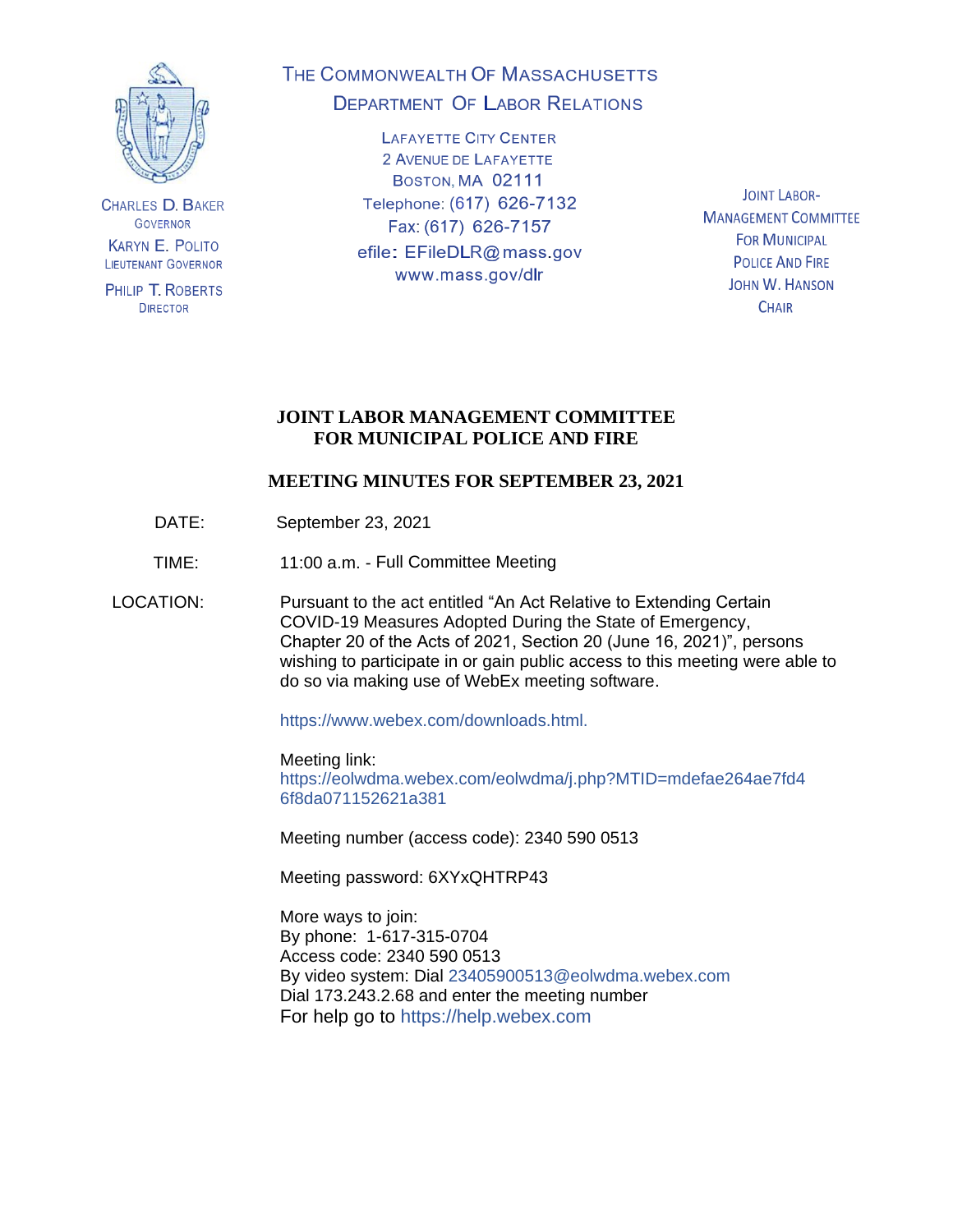**Committee Members Present:** Chairman Hanson; Management: Goldsmith.

**Alternates Present:** Fire: Keene, Cross; Police: T.Reddy, DeMille, Gibney; Management: Bain, McCall.

**Staff Present:** Cummings**,** Driscoll**,** Hubley, Morgado.

**Others Present:** Philip Roberts (DLR), Dave Koffman (MMA)

#### **OPEN SESSION**

Chairman Hanson called the meeting to order at 11:10 A.M.

The meeting was recorded by Chairman Hanson.

#### o *Administrative updates:*

 $\circ$  Vote to accept the full Committee meeting minutes from August 19, 2021.

**Motion by Keene, seconded by Goldsmith: to accept the minutes from the Committee meeting on August 19, 2021.**

#### **The Motion passed unanimously.**

o *Chairman's report:*

Chairman Hanson reported that the Committee's caseload is picking up with nine new cases so far in FY 2022.

## *Review and Act on the following Petition, Jurisdiction and Awaiting Funding List (AFL) Cases*

1. JLM-21-8700 North Reading Fire JOEH,DJM Vote on Jurisdiction

Mr. Morgado briefed the Committee.

**Motion by Keene, seconded by Goldsmith: to take jurisdiction in the case of the North Reading Firefighters, Local 1857 IAFF and the Town of North Reading, JLM-21-8700.**

**The Motion passed unanimously.**

**Motion by Keene, seconded by Goldsmith: to assign the following Committee members to the case of the North Reading Firefighters, Local 1857 IAFF and the Town of North Reading, JLM-21-8700: Keene for Fire and McCall for Management or substitutes as so designated and approved by the Fire and Management Chairs respectively.**